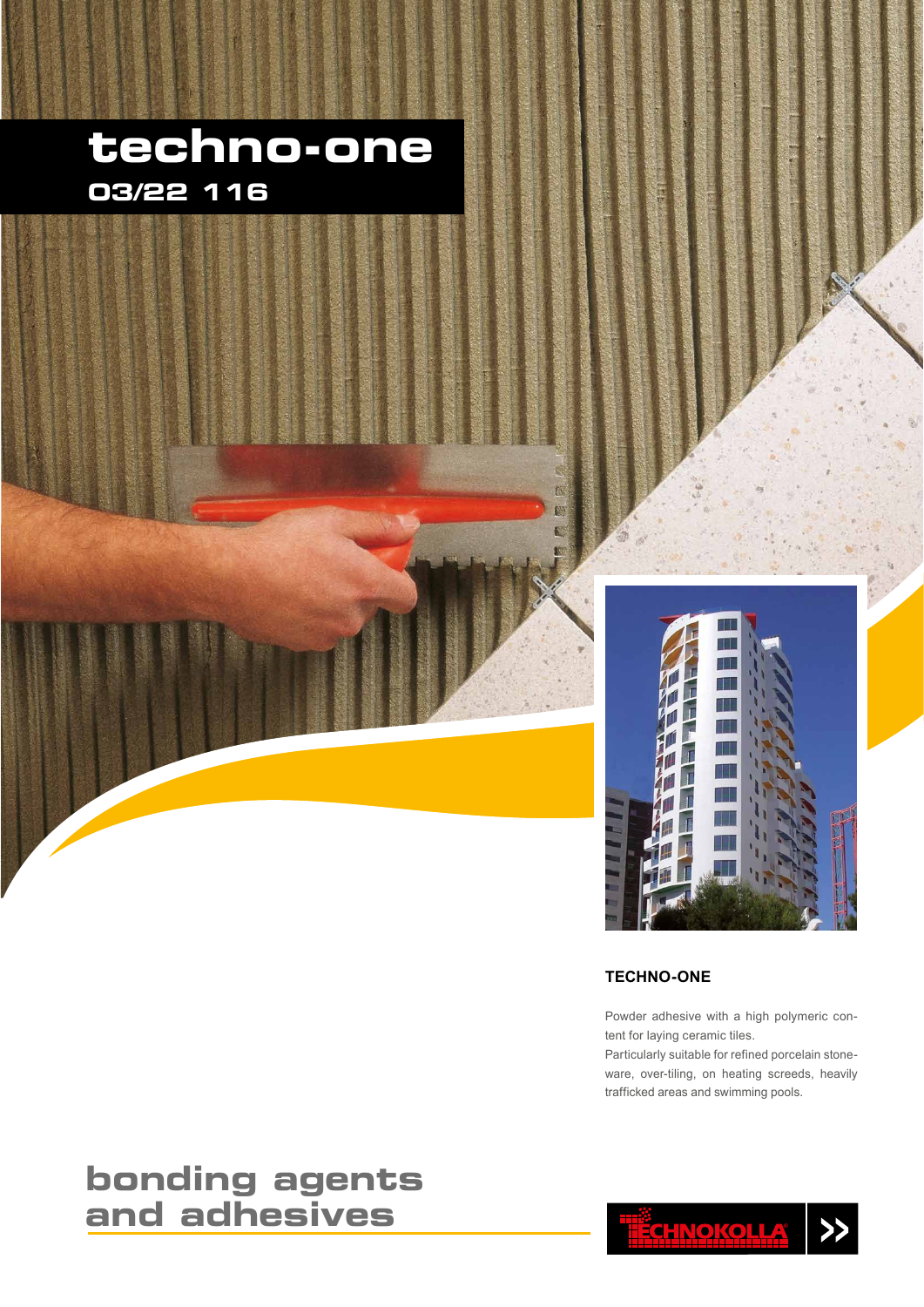







#### **MAIN FEATURES**

Monocomponent Frost proof No creep Extended open time Layers up to 10 mm thick

#### **APPEARANCE**

White or grey powder

#### **STORAGE**

12 months in dry place

#### **FIELDS OF USE**

- Fixing ceramic tiles of all types, even large sizes, on walls and floors, indoors and outdoors.
- Suitable for use when high performance is required, such as: tile laying in industrial environments, swimming pools or facades.
- Over-tiling on top of old ceramic tiles without the use of primer.
- Fixing indoors and outdoors on RASOGUM + or products of RASOLASTIK line.
- Fixing natural stone and marble, so long as they are not affected by water.
- Fixing on water heating screeds.
- Spot-glueing insulating panels made of polystyrene, polyurethane foam, rock or glass wool.

#### **SUBSTRATES**

Cement-based plaster, cement-lime mortar, gypsum-based plaster<sup>4</sup>, anhydrite screeds<sup>4</sup>, cement-based screeds, concrete, aerated concrete, old ceramic floors, resilient floors perfectly adherent (excluding polyolefin coatings)<sup>2</sup>, plasterboard<sup>1</sup>, RASOGUM + or products of RASOLASTIK line.

<sup>1</sup> after application of PRIMER-T PLUS

² after application of PRIMER-101 PLUS

#### **NATURE OF THE PRODUCT**

**bonding agents and adhesives**

TECHNO-ONE mainly consists of high-strength cements, selected mineral charges and specific additives.

For further details, ask the technical office for the safety brief or download it from the web site www.technokolla.com.





TECHNO-ON

**LOW-VOC** product

**TESTED BY EUROFINS** report N° 769358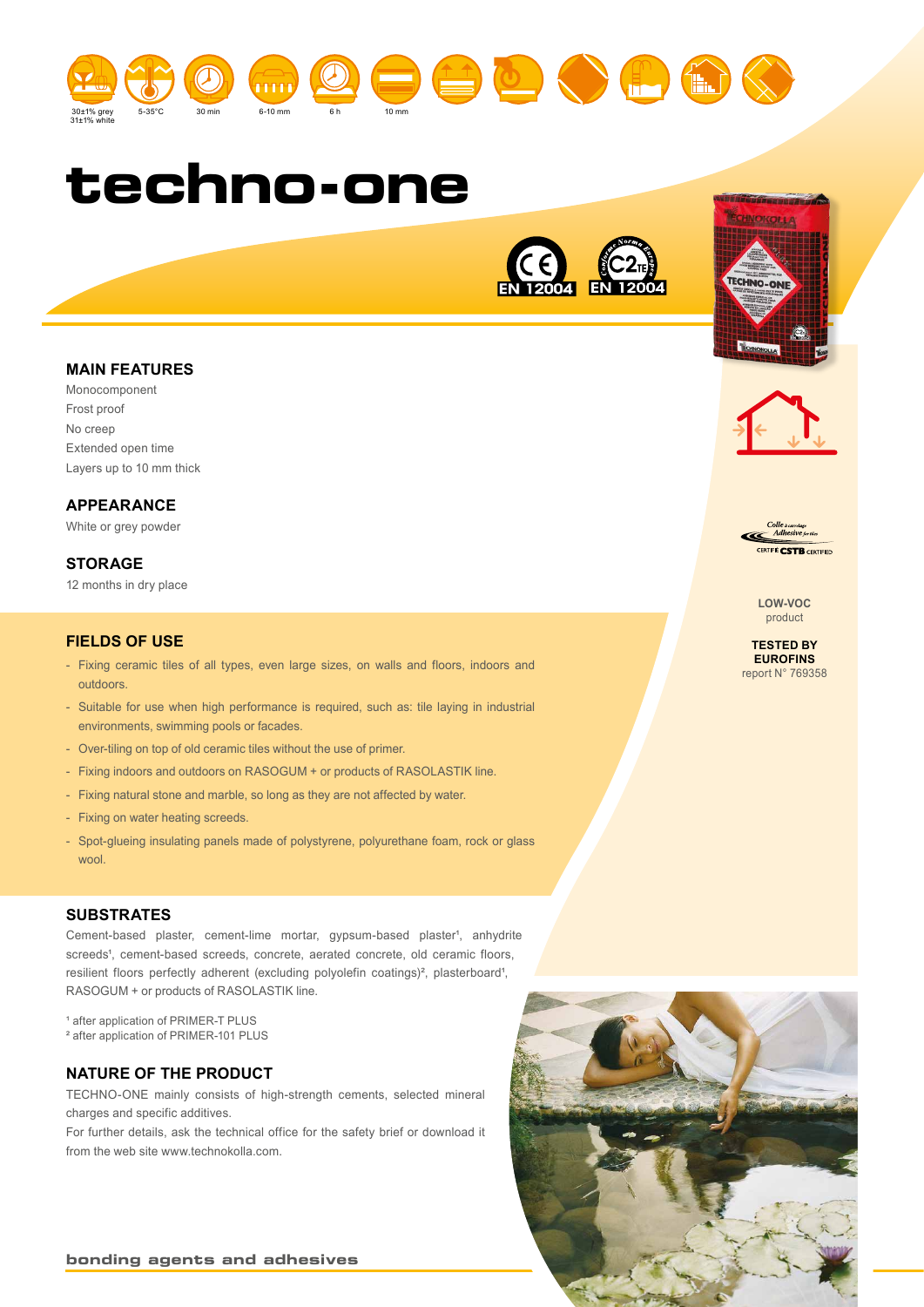#### **RECOMMENDED ACCESSORIES**



#### **OPERATIONS PRIOR TO APPLICATION**

Substrates must fulfill the requirements of the local standards, be properly cured, structurally sound, dimensionally stable, free of any loose or friable particles, clean, dry and free of any contaminants such as dust, dirt, oil, grease, release agent, cement laitance or efflorescence.

Cement substrates should not be subject to shrinkage after the installation of the product, therefore they must be properly cured. Comply with local standards.

Depending on the substrate condition and contaminants to be removed from the surface, perform adequate preparation techniques, such as water-jet washing or blastcleaning, in order to remove all traces of any materials that could reduce the product's adhesion to the substrate.

Cracks in substrates must be identified and sealed appropriately e.g. with REPAIR epoxy resin.

On non-absorbent or substrates with limited absorbency, such as existing ceramic tiles etc., check to confirm that these surfaces are all firmly and securely bonded and stable, then use suitable degreasing/descaling products to thoroughly and completely clean the surface e.g. with DET BASICO and DET ACIDO.

For applications in hot climates / environments and / or on absorbent substrates, thoroughly predampen the surface immediately prior to the product application, but avoid any ponding / standing water on the surface, which must not be damp to touch and not with a dark-matt / wet surface appearance i.e. it must be saturated surface dry (SSD).

For tiling in frequently damp or wet rooms, then a suitable TECHNOKOLLA® waterproofing product / system should be applied before the tiling.

Small localized hollows or gravel pockets in the case of concrete can be leveled (not more than 5 mm thick) with TECHNO-ONE 24 h prior to fixing. If thicker layers are required, use RASO or GAP-R respectively 24 h and 6 h before fixing the tiles.

#### **HOW TO PREPARE THE MIXTURE**

Blend grey TECHNO-ONE with approximately 7.5 l of clean water (30±1%). Blend white TECHNO-ONE with approximately 7.75 l of clean water (31±1%). Blend until mixture is homogeneous and lump-free. It is advisable to use blender at low speed (approx. 500 rpm) as high speed will reduce the mechanical characteristics of the product. Wait 5-10 minutes, then stir the product briefly again before applying. The creamy paste obtained can be easily applied by trowel and possesses optimum thixotropy.

#### **APPLICATION**

Apply using a notched trowel. Apply sufficient product to ensure complete 'wetting' of the back of the tiles. Tiling must be carried out on freshly applied adhesive, applying adequate pressure to ensure complete and uniform contact with the adhesive and thus optimum bond. If a film is seen to form on the surface, the adhesive has been left for too long, then immediately remove the adhesive layer with the trowels, discard this material and apply a fresh layer of adhesive. Do not wet the adhesive once applied, as the water compromises the adhesion. Avoid application in direct sunlight and/or strong wind / draughts.

#### **WARNINGS AND RECOMMENDATIONS**

It is always advisable to apply two coats when laying tile sizes measuring 900 cm<sup>2</sup> or larger.

#### **Do not apply to:**

- wood, metal
- old tiles outdoors

#### **Do not use:**

- at temperatures less than 5°C or more than 35°C
- in coats more than 10 mm thick